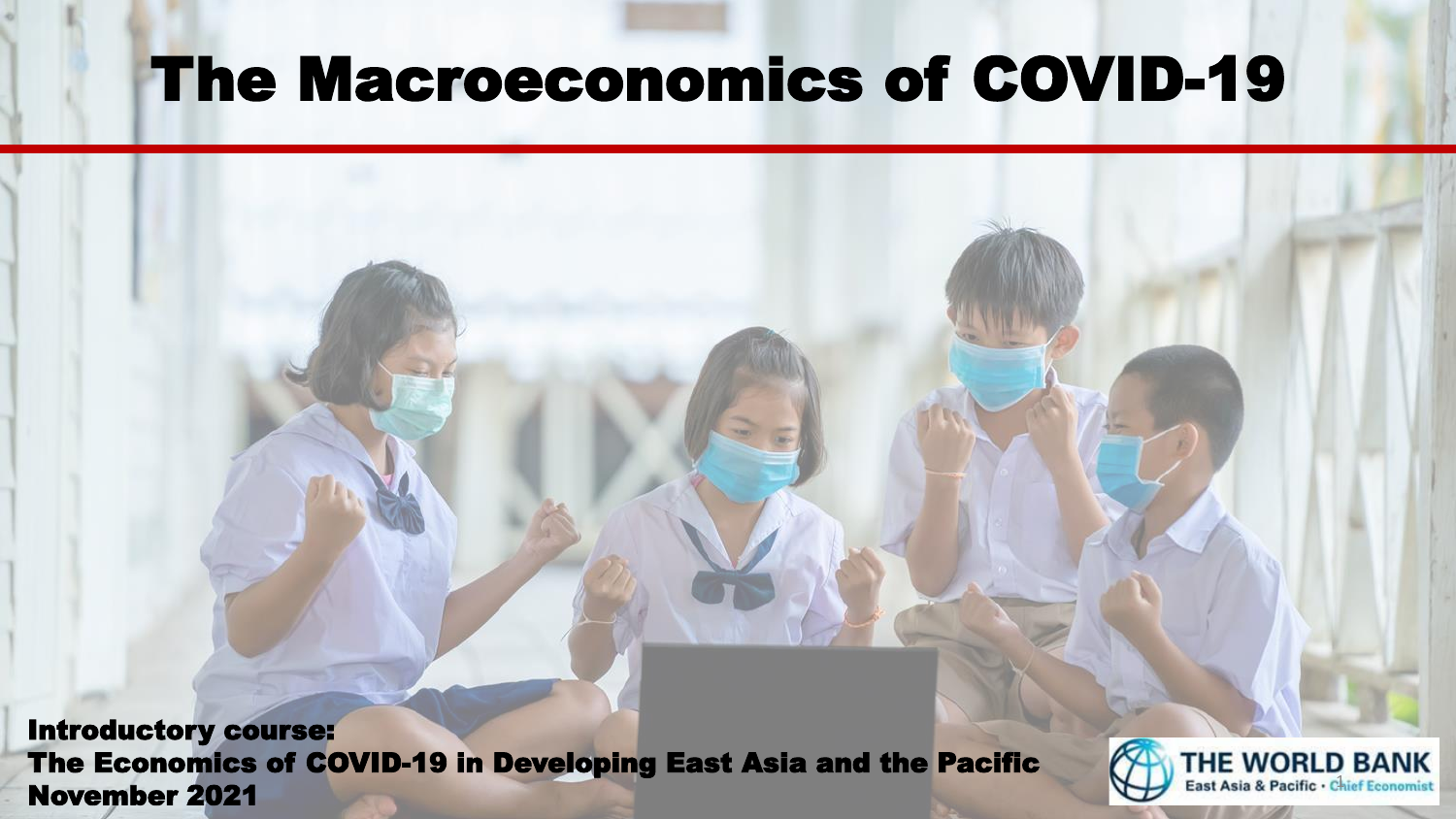## **Roadmap of the Presentation**

- The COVID-19 shock
- Monetary and fiscal policy response.
- Monetary and fiscal policy challenges.

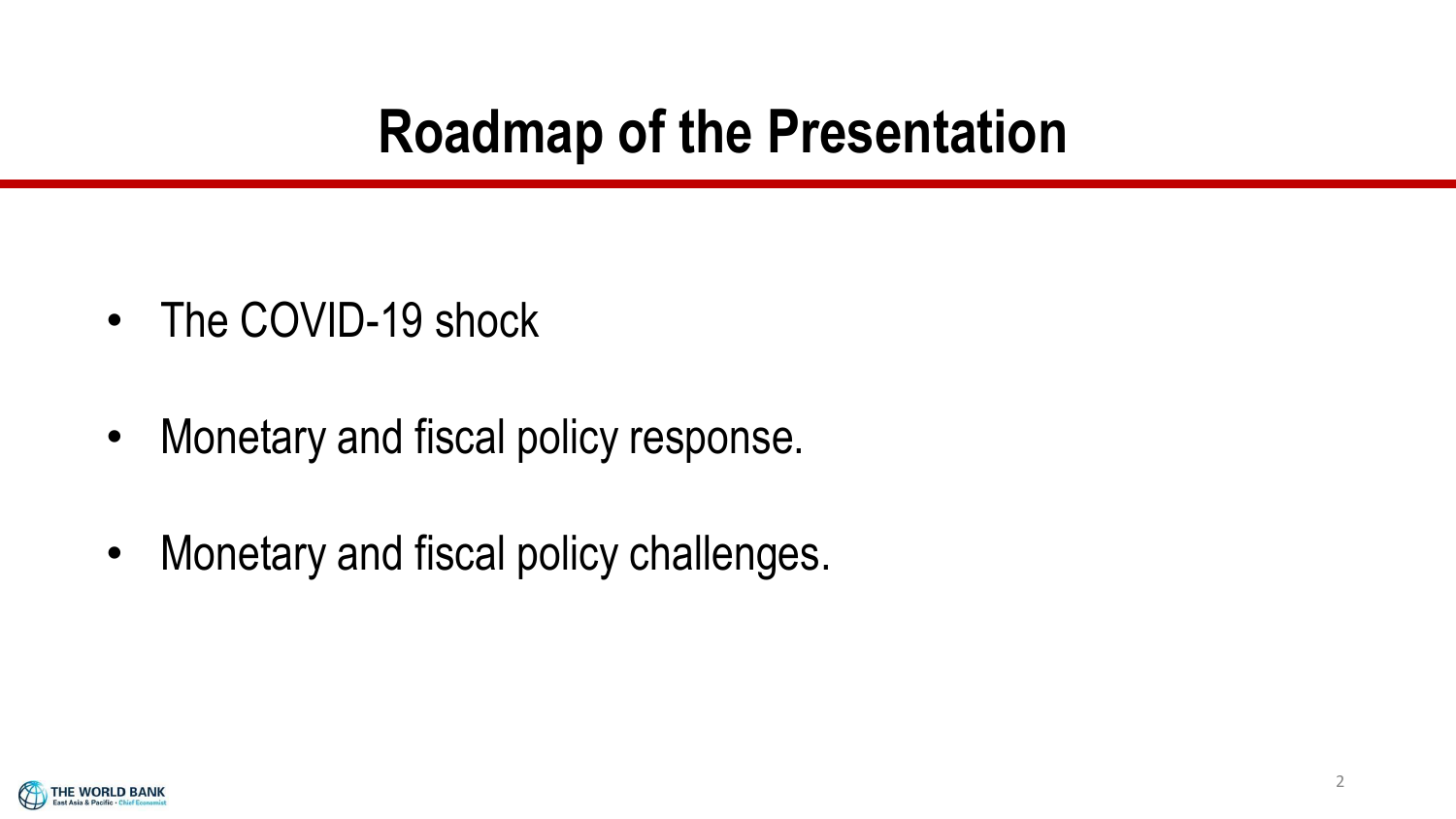#### **Slow recovery and a reversal of fortune**



**HE WORLD BANK**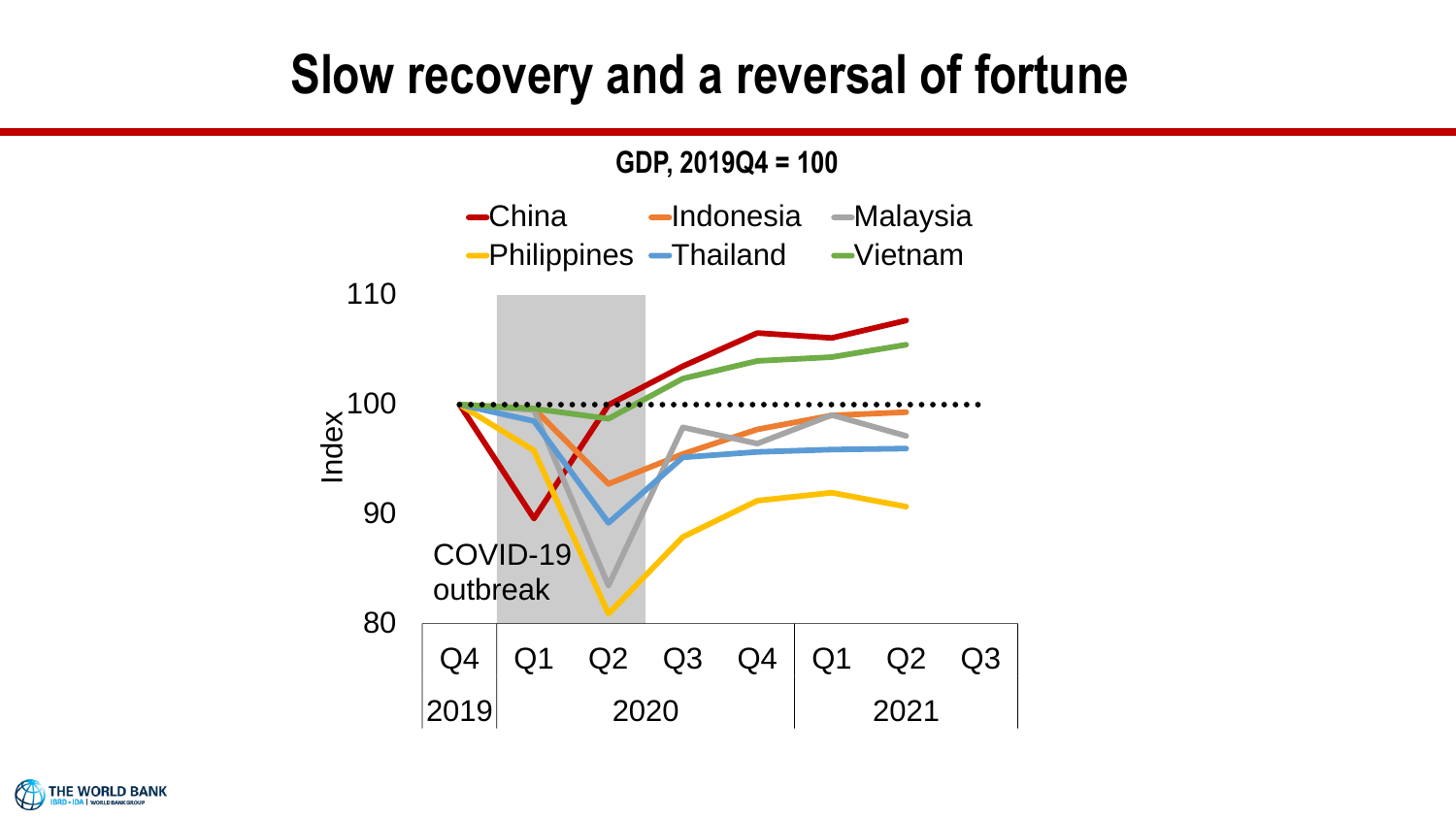-2<br>-4<br>-6 -4 -2 0 0 2 2Mongolia<br>Timor-Leste<br>Timor-Leste<br>Thailand Samoa New Guinea<br>Samoa New Samoa<br>Malaysia Vanuatu China Tonga<br>Vietnam<br>Cambodia<br>Philippines<br>Cambodia Percentage points<br>
Employment to labor force **Employment to population and Labor Force Participation** Mongolia<br>Timor-Leste<br>Timor-Leste<br>Thailand<br>Samoa<br>Samoa New Guinea<br>Samoa<br>Cambodia<br>Vietnam<br>Vietnam<br>Cambodia<br>Philippines ■ Labor force to population **Declining employment and exit from the labor force**<br>
Employment to population and Labor Force Participation<br>
Percentage points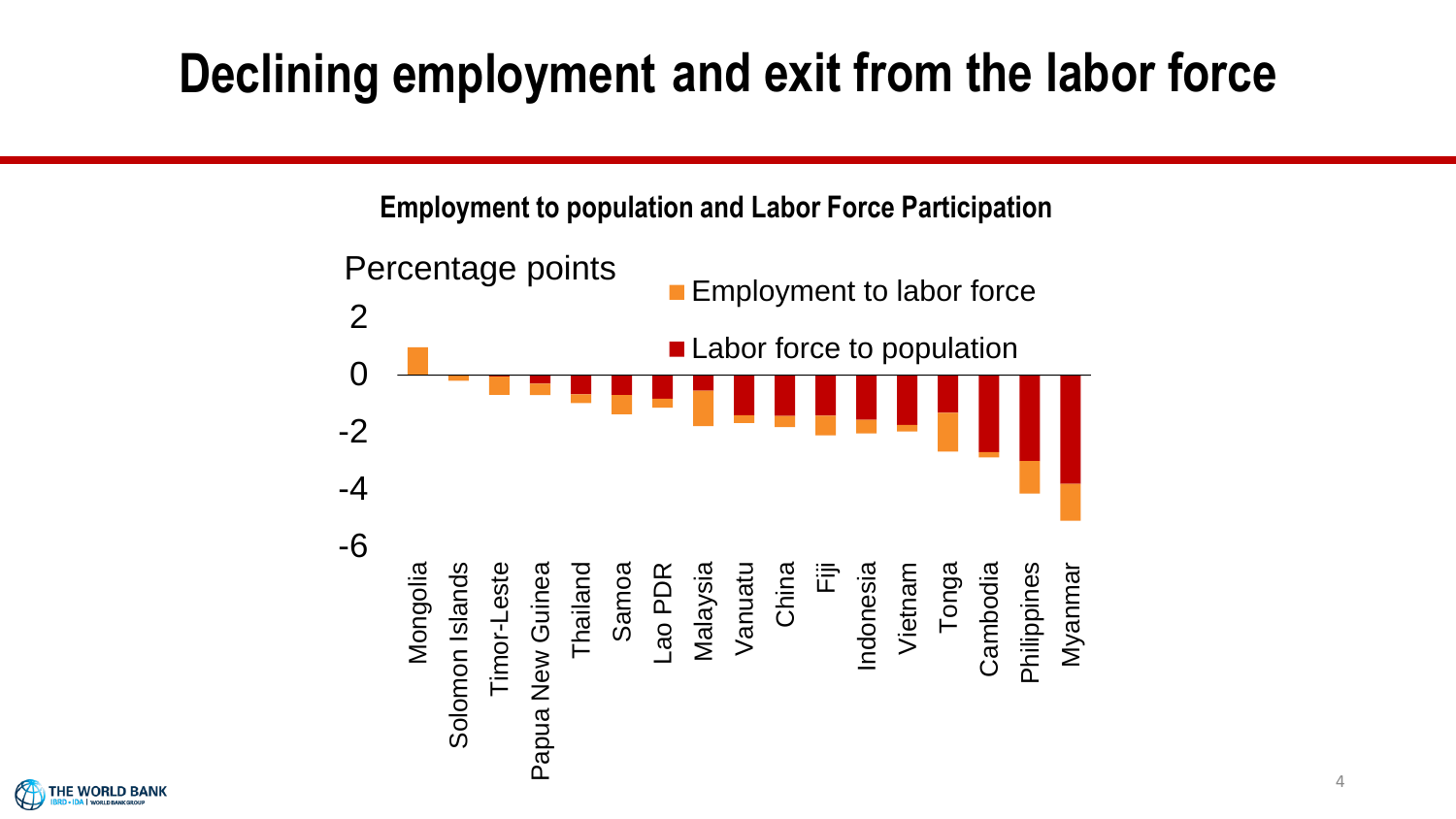## **COVID-19 is both a supply and demand shock**



Fiscal policy needed to help households (demand) and firms (supply). Monetary policy needed to ensure flow of credit in the economy (supply).

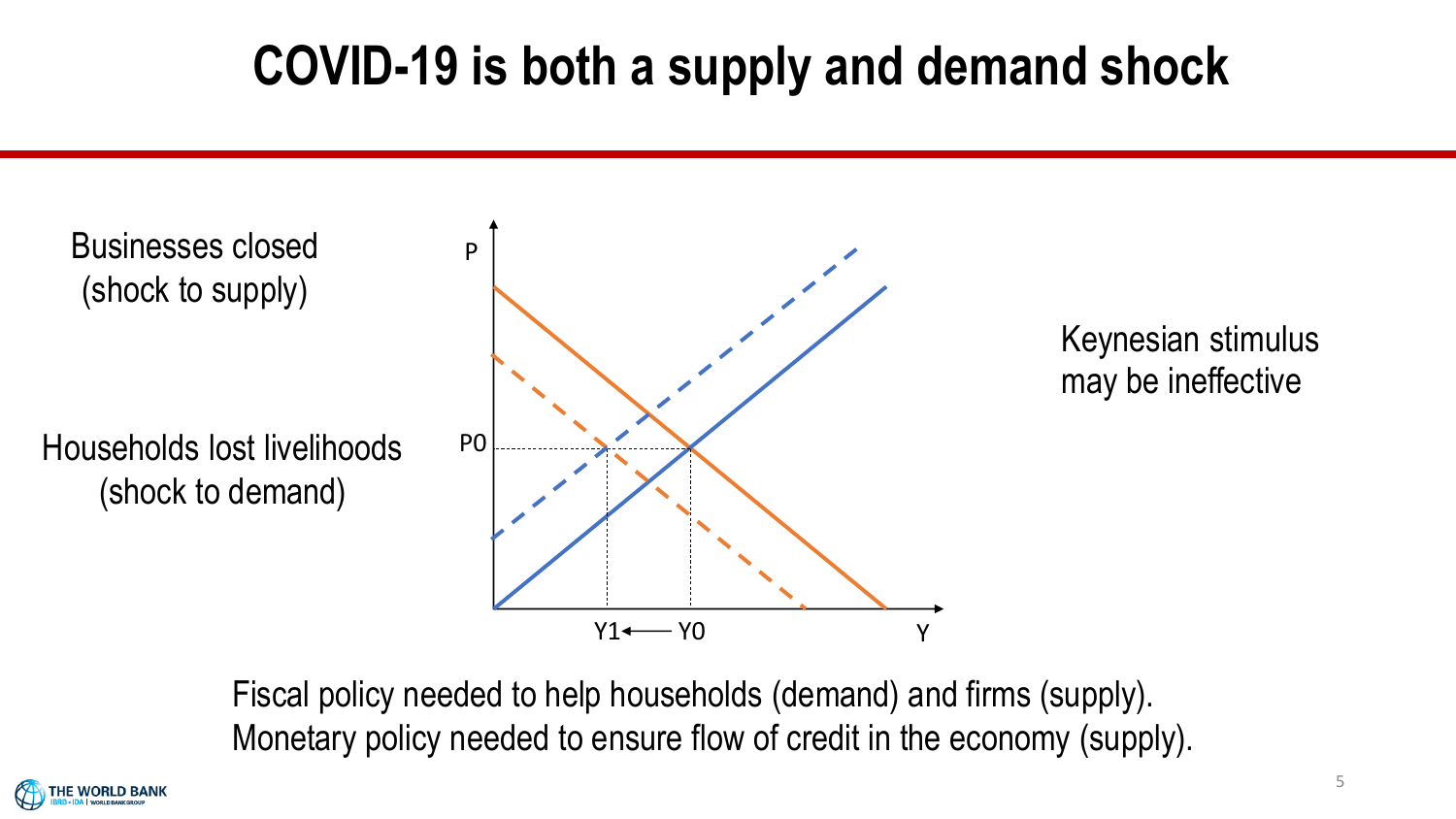# **Policy emphasis depends on the state of the recovery**



Note: The horizontal line indicates the level of GDP in December 2019..

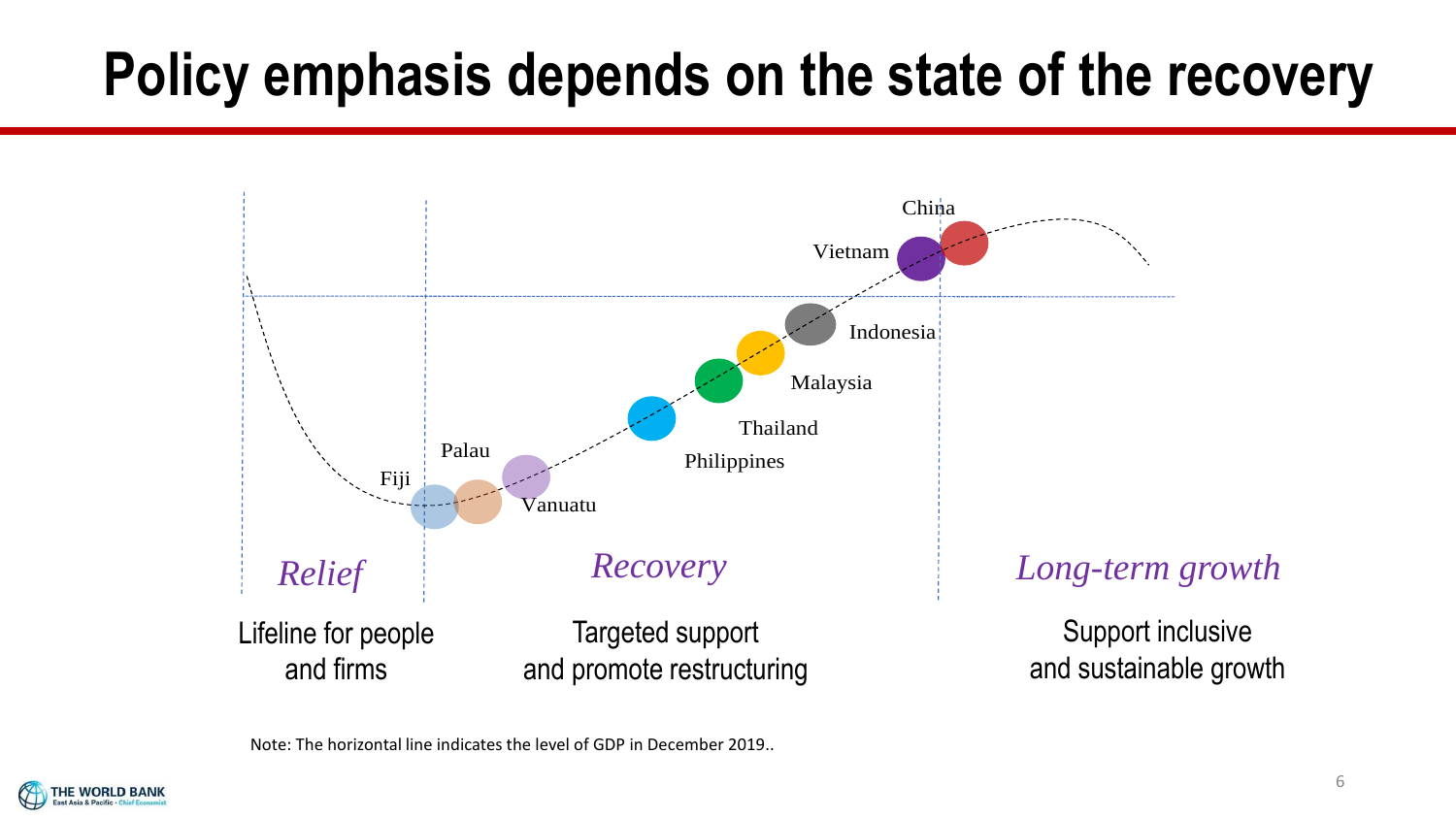# **Risk of inflation and unsustainable debt**

• Expansionary monetary policy can lead to higher inflation

• Increased borrowing to support fiscal expansion can lead to financial instability

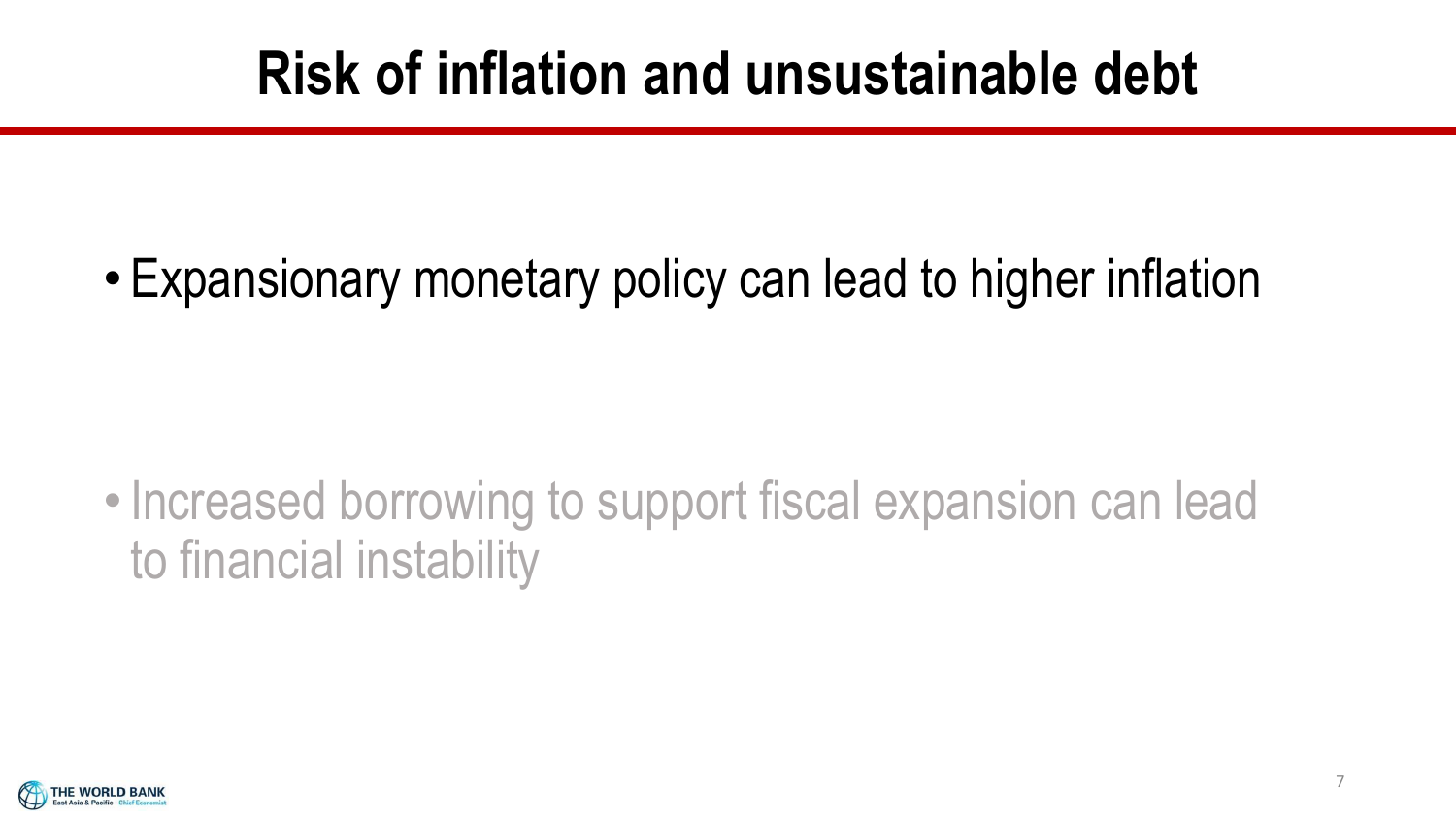### **Central banks cut interest rates to support their economies**





Source: East Asia and Pacific Economic Update, October 2021.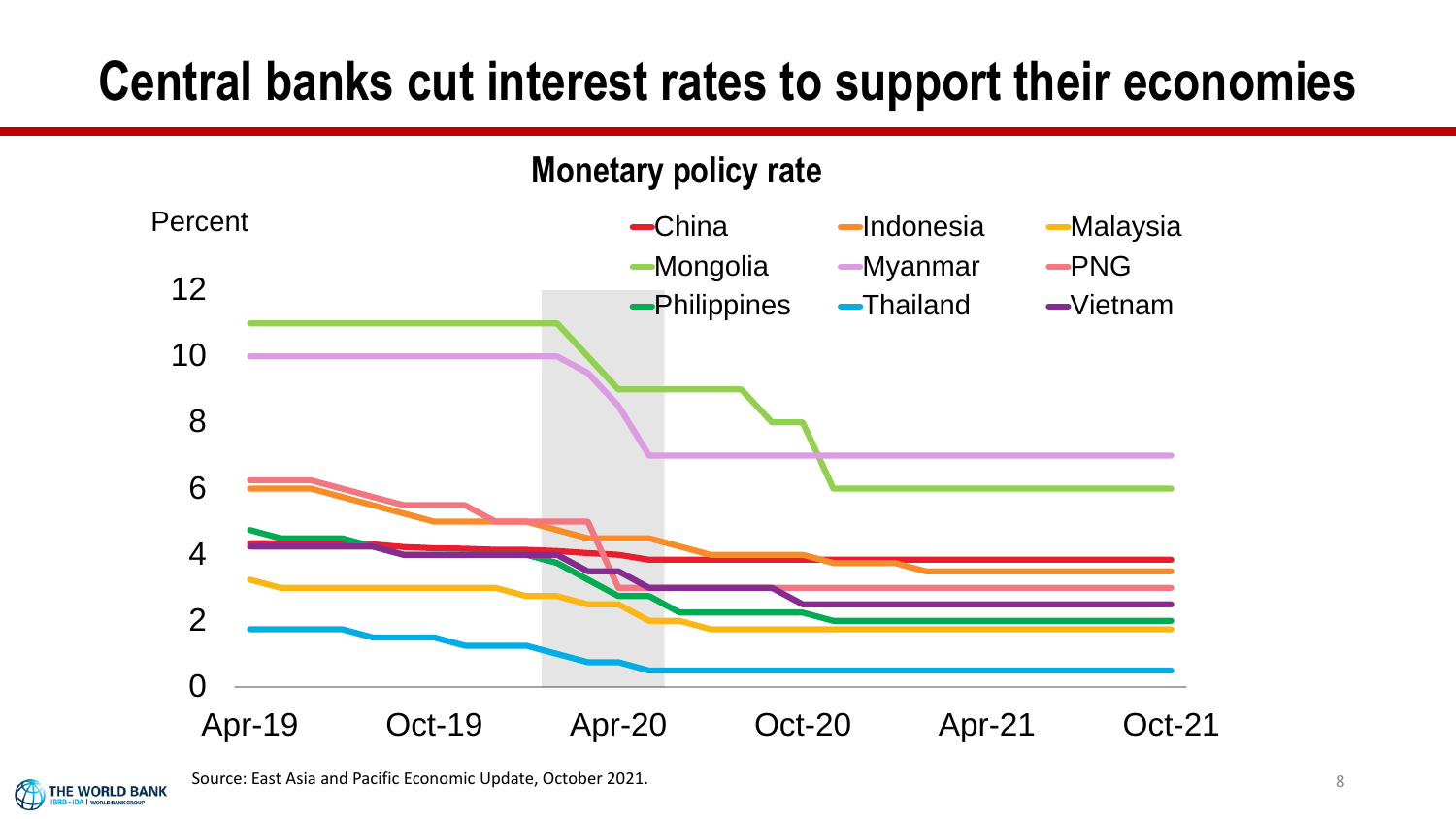# **Supportive monetary stance has not yet provoked inflation**



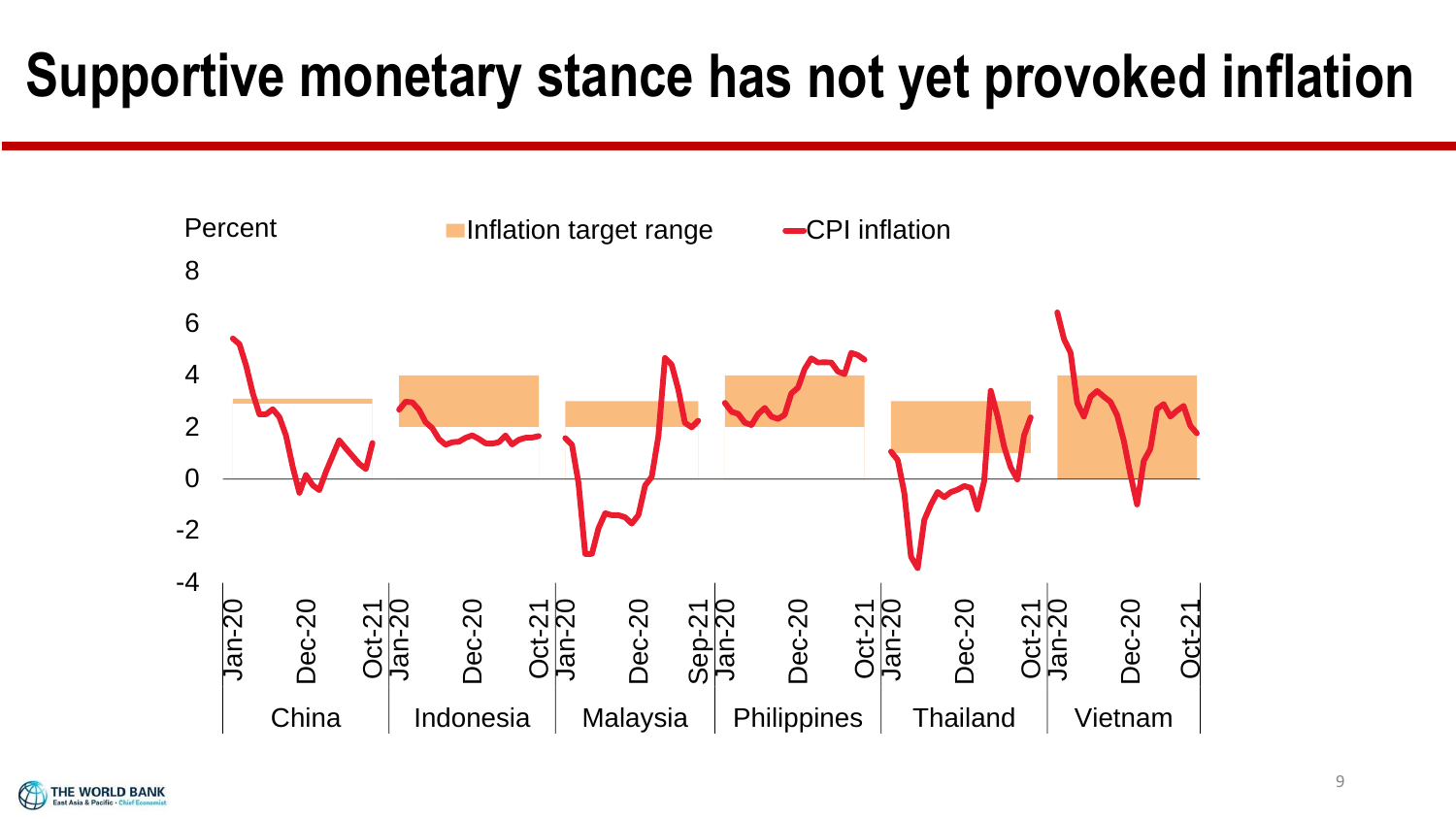# **The increase in producer prices hasn't been passed to consumers, in part because of well-anchored expectations**



HE WORLD BANK

Source: EAP Economic Update October 2021. *Left:* Unweighted averages. *Right:* dependent variable: CPI inflation. Other explanatory variable: lagged inflation, nominal USD exchange rate and output gap. Results similar for nominal effective exchange rate, import prices, oil prices and food prices.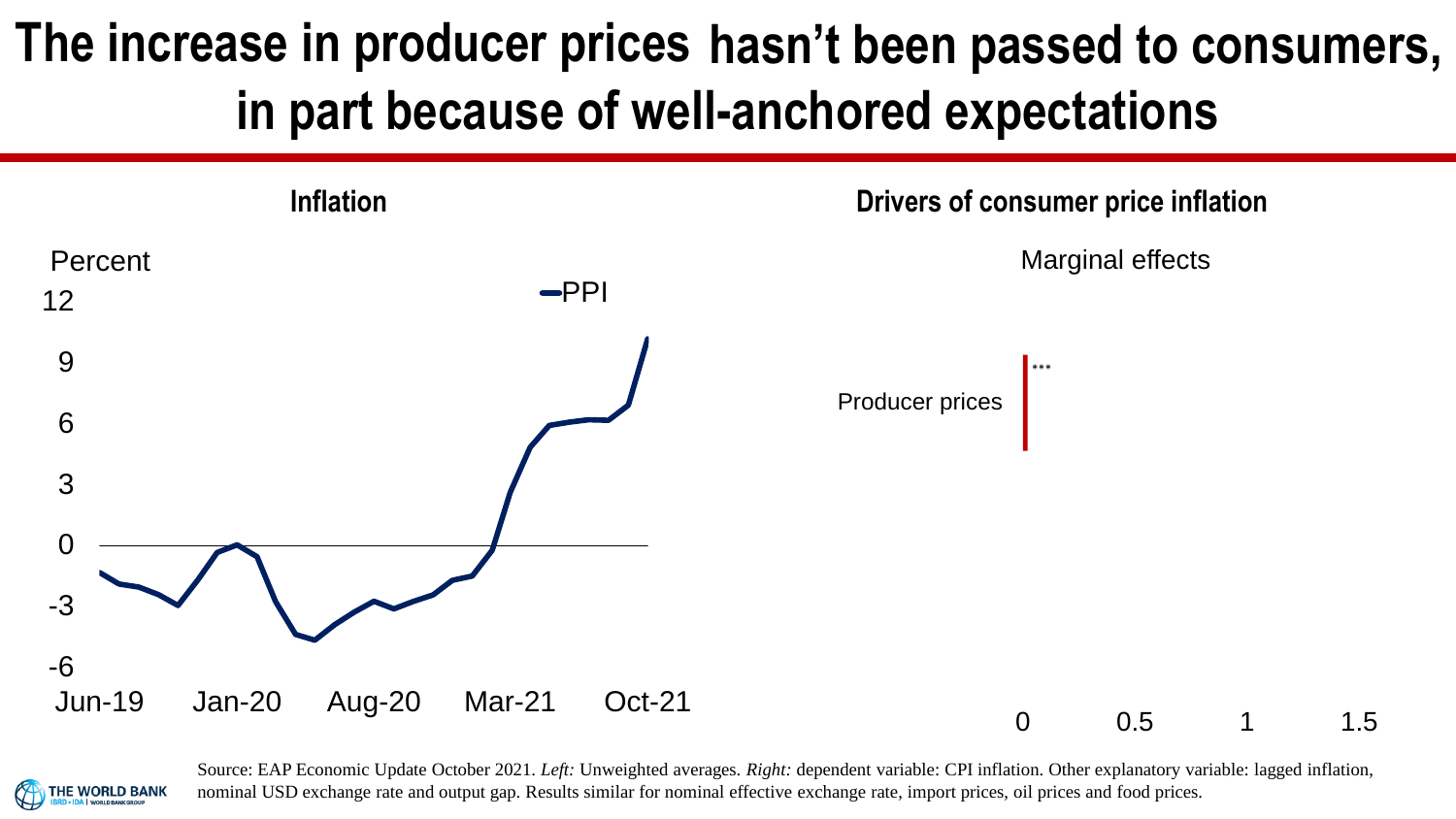# **Risk of inflation and unsustainable debt**

• Expansionary monetary policy can lead to higher inflation

•Increased borrowing to support fiscal expansion can lead to financial instability

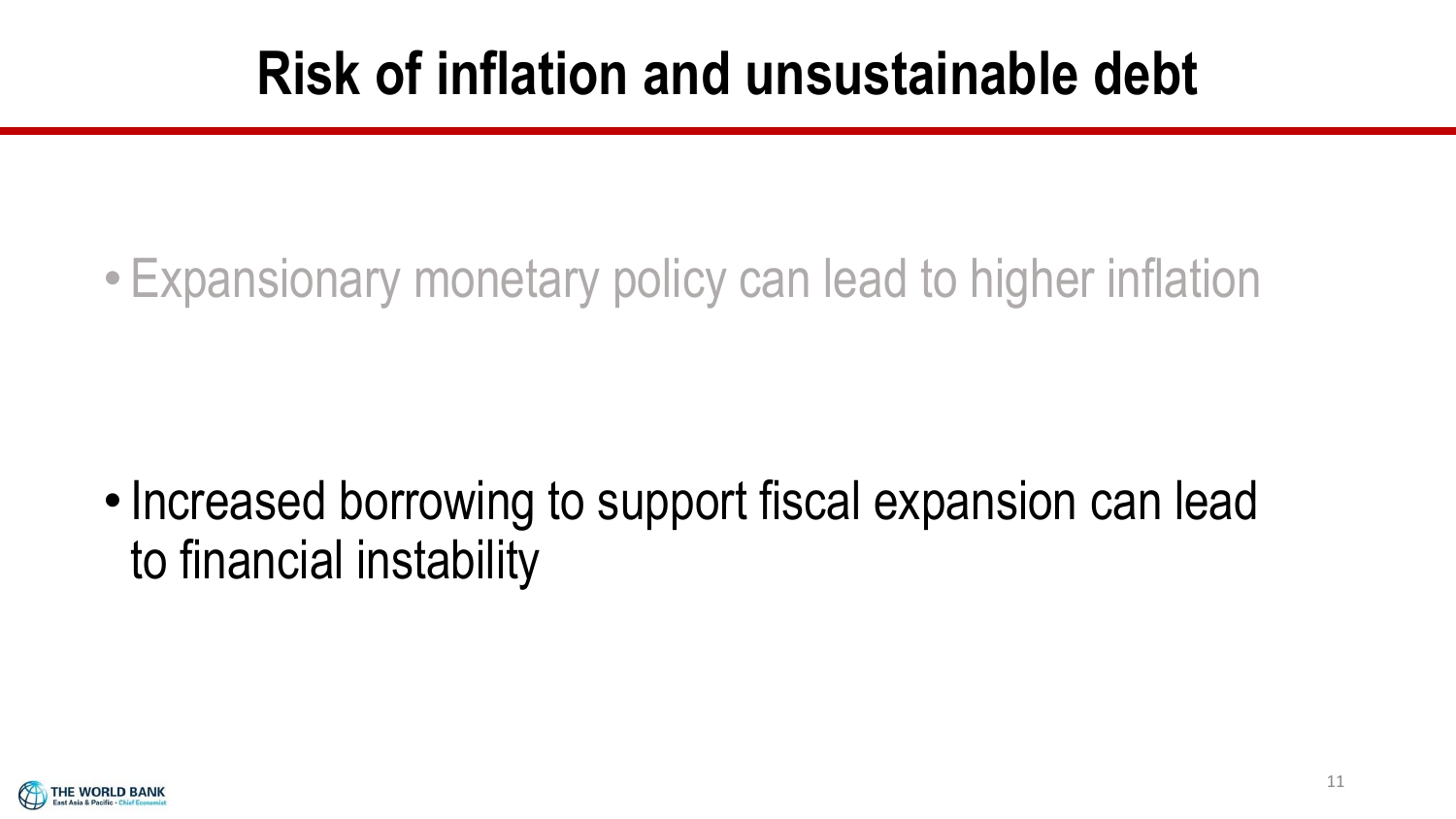# **Fiscal support increased significantly in response to COVID-19 Output gaps suggest that fiscal support remains critical**



Source: World Bank staff estimates.

Notes: A. Figure shows fiscal support excluding health measures, below-the-line measures, and contingent liabilities.

**THE WORLD BANK**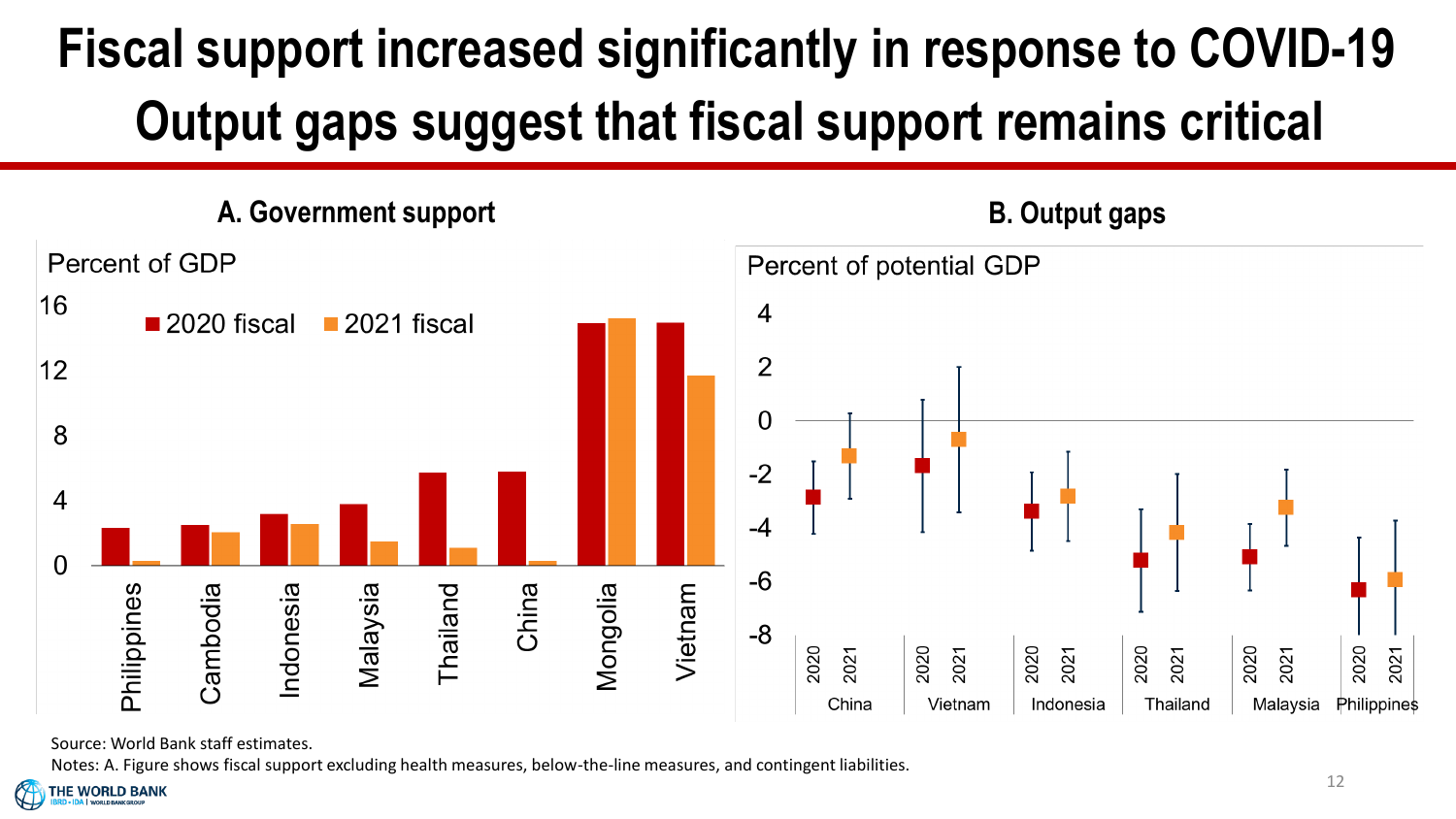## **All EAP countries have experienced an increase in public debt**



Source: World Bank.

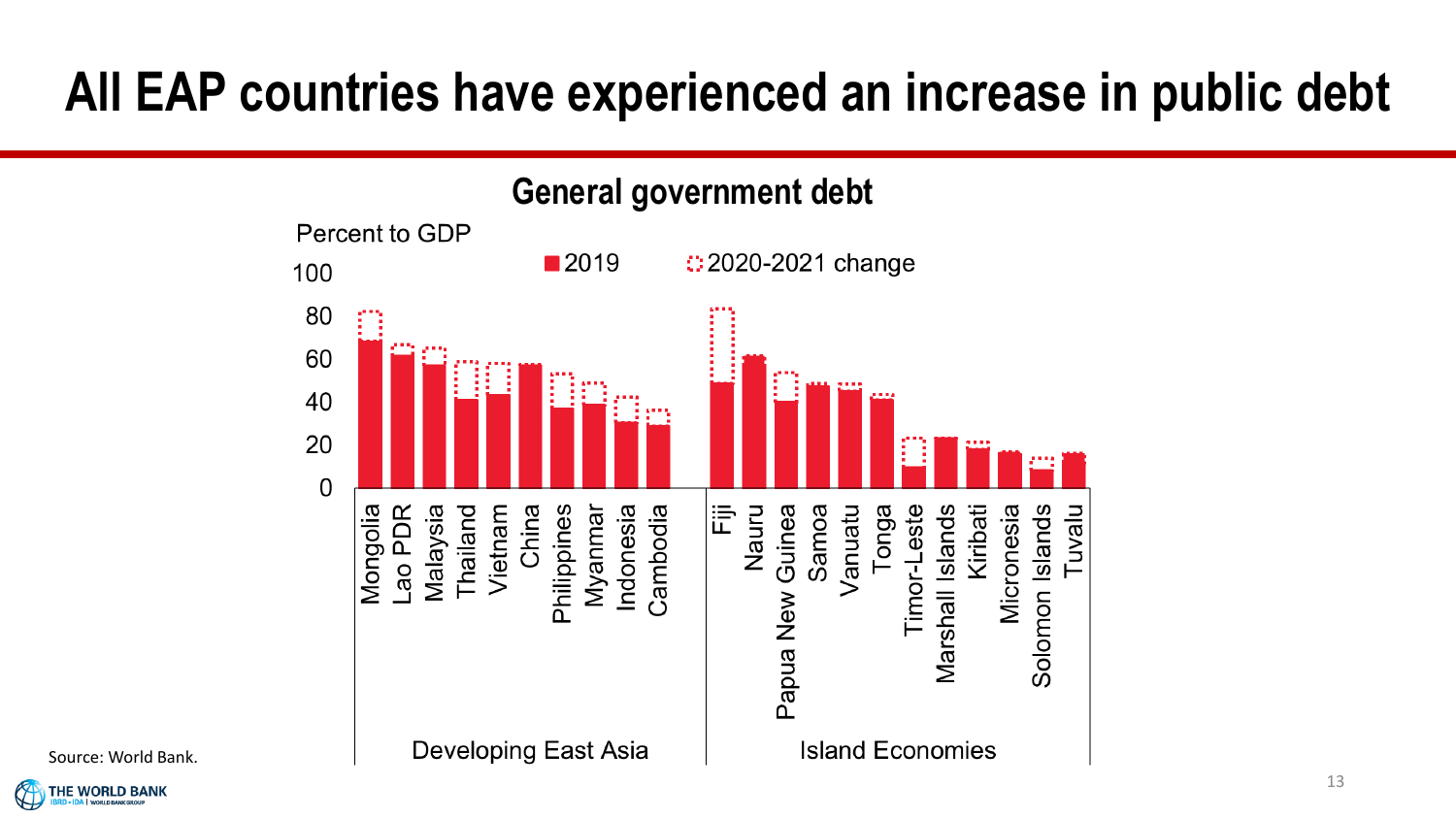## **r < g is not a license to spend**

#### **in part because high deficits and debt can raise r and lower g**



Source: Consensus Economics; Haver Analytics; International Monetary Fund; J.P. Morgan; World Bank staff calculations.

Notes: A. Nominal interest rates minus nominal growth; China, Indonesia, Malaysia, Philippines, Thailand, Vietnam. Red line: median; dashed lines: min and max. B. Estimated using a logit model that regresses an indicator of positive future *r-gt*+5 on an indicator of negative current *r-g*, indicators of debt groups based on the quartiles of the public debt-to-GDP distribution, and their interaction terms. Red squares denote point estimates and bars show 90 percent confidence intervals. C. Unweighted averages. The sample includes 50 developing (of which 10 EAP) countries with at least 10 observations on r-g and public debt over GDP over the period 2000-2019 14

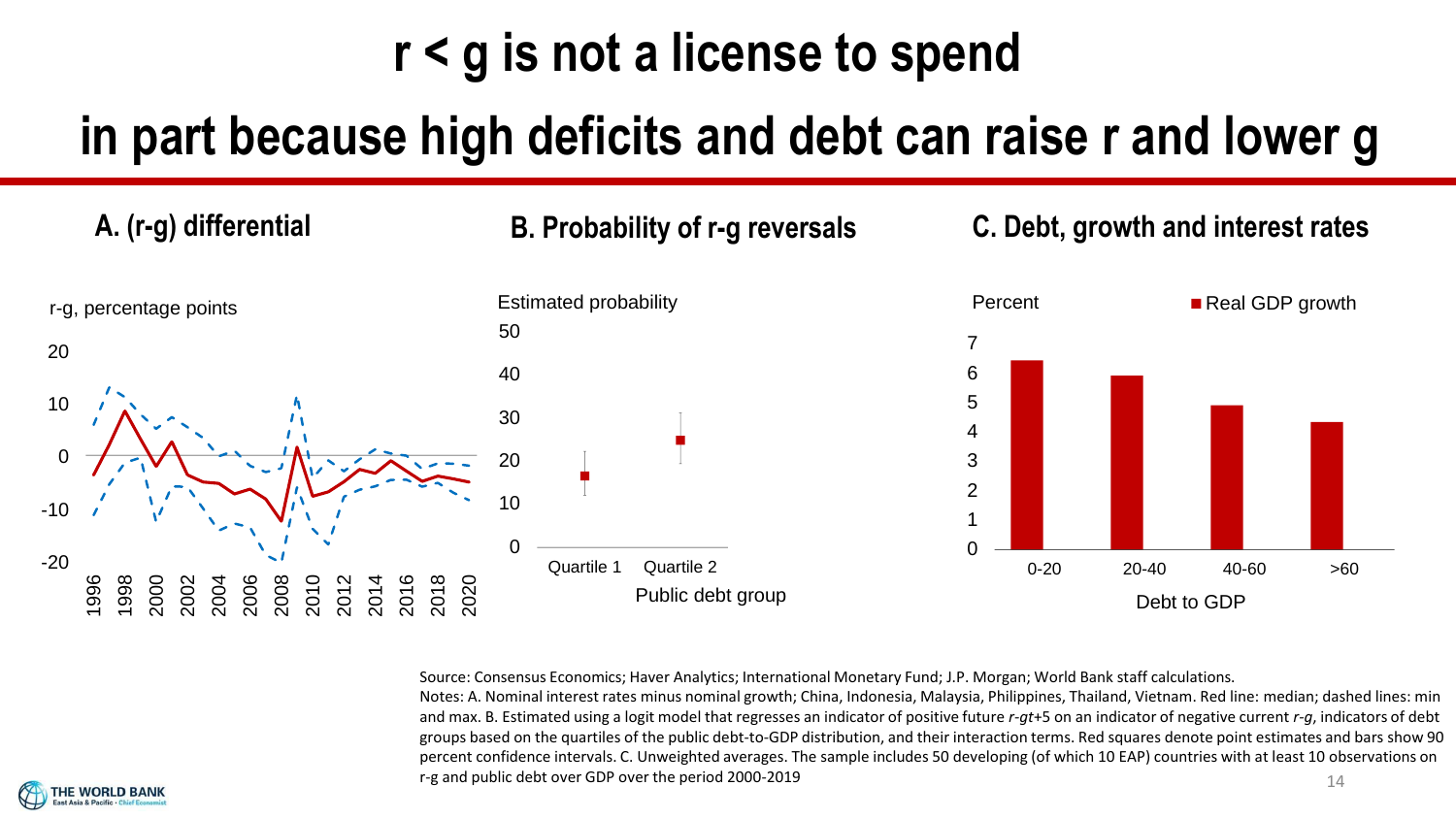# **What can be done?**

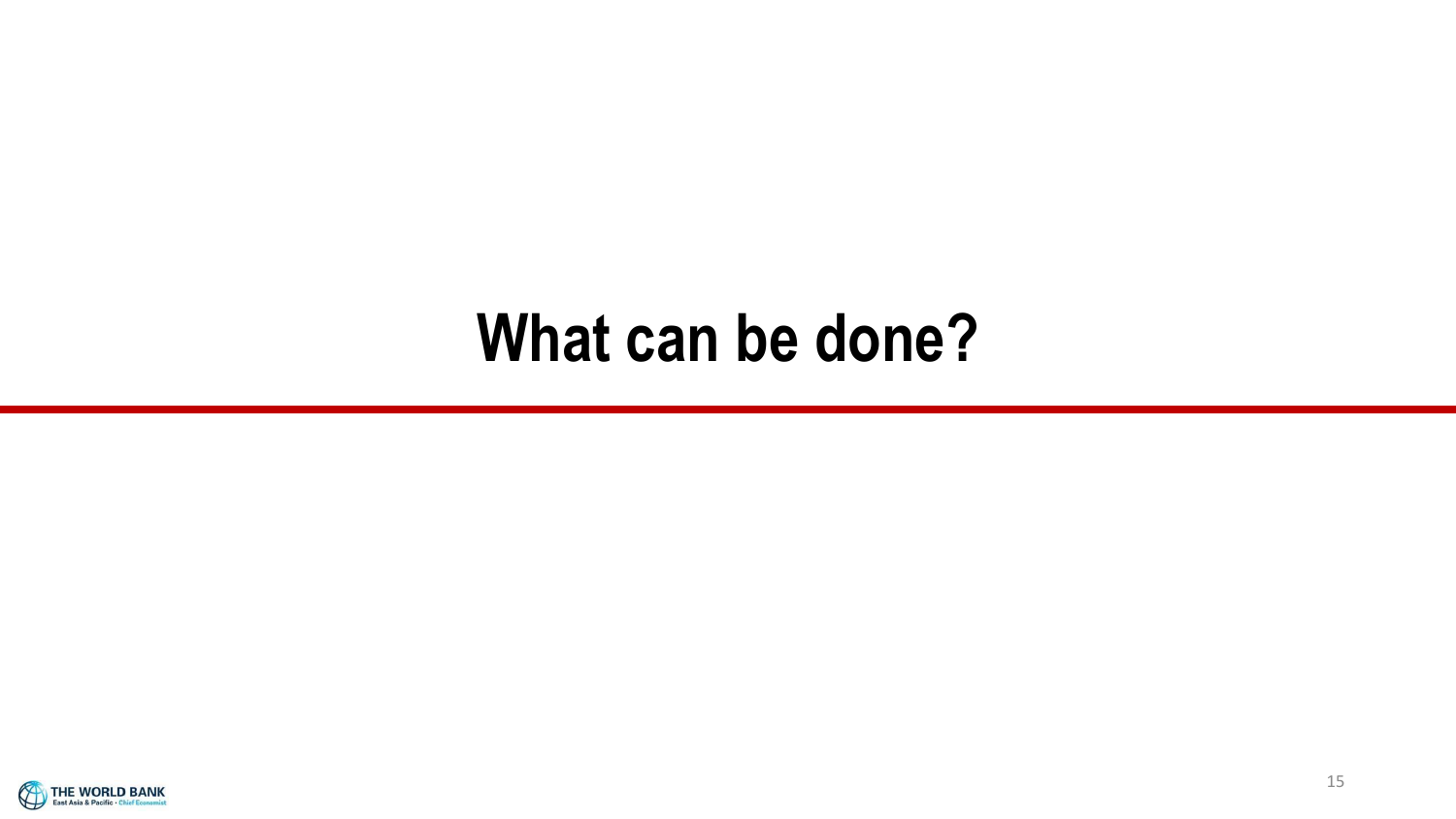## **Fiscal support today without instability tomorrow**

- Increase efficiency of expenditure and investment.
- Introduce fiscal rules.
- Credibly commit to future fiscal reforms.

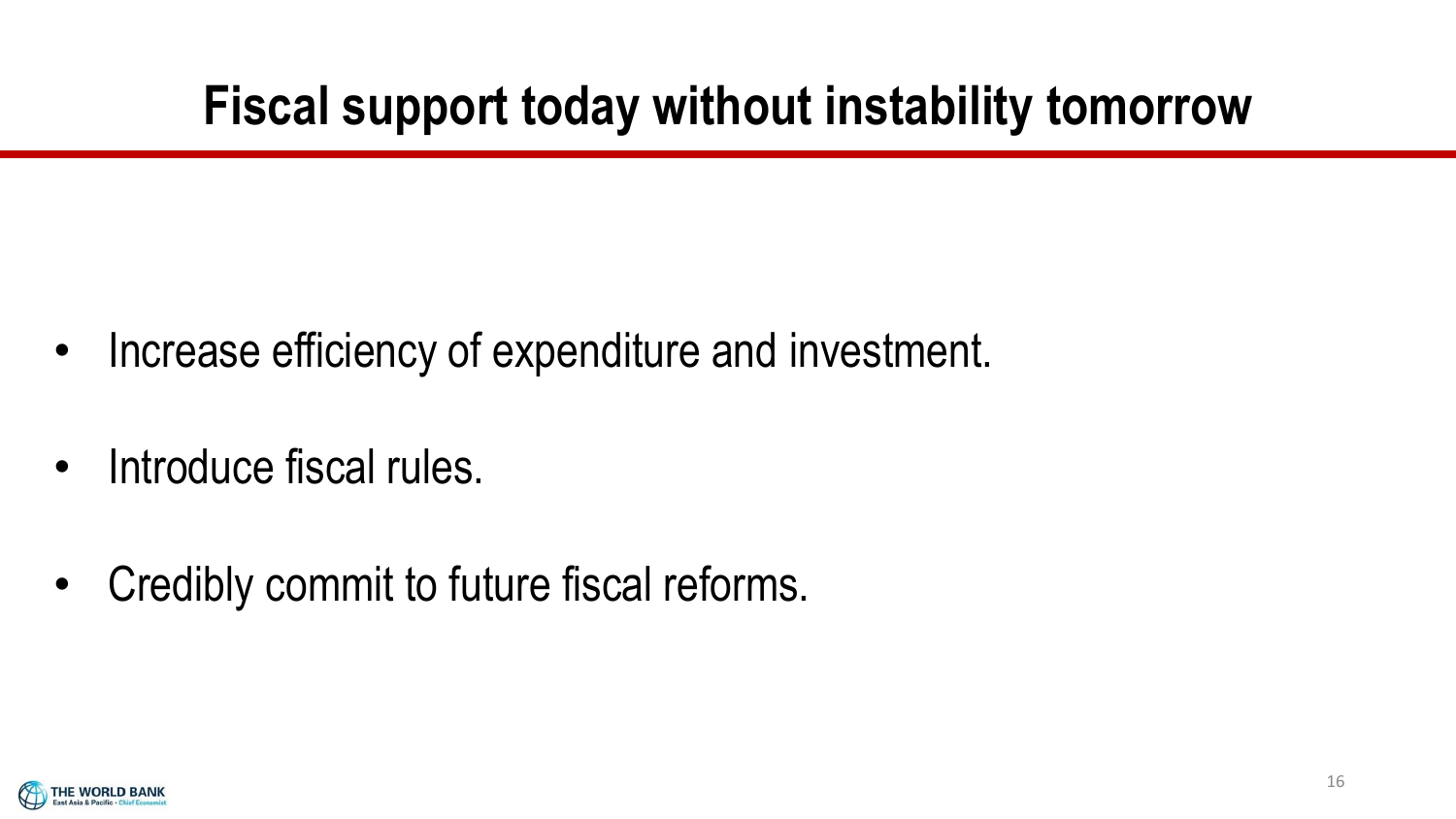# **Coping with the challenge from monetary policy actions abroad**

• Central banks are likely to face trade-offs between continuing expansionary monetary policy, containing inflationary pressures, and maintaining exchange rate stability.

• Trade-offs can be softened if inflation expectations are well anchored, foreign reserve levels are significant, and there's limited foreign currency debt.

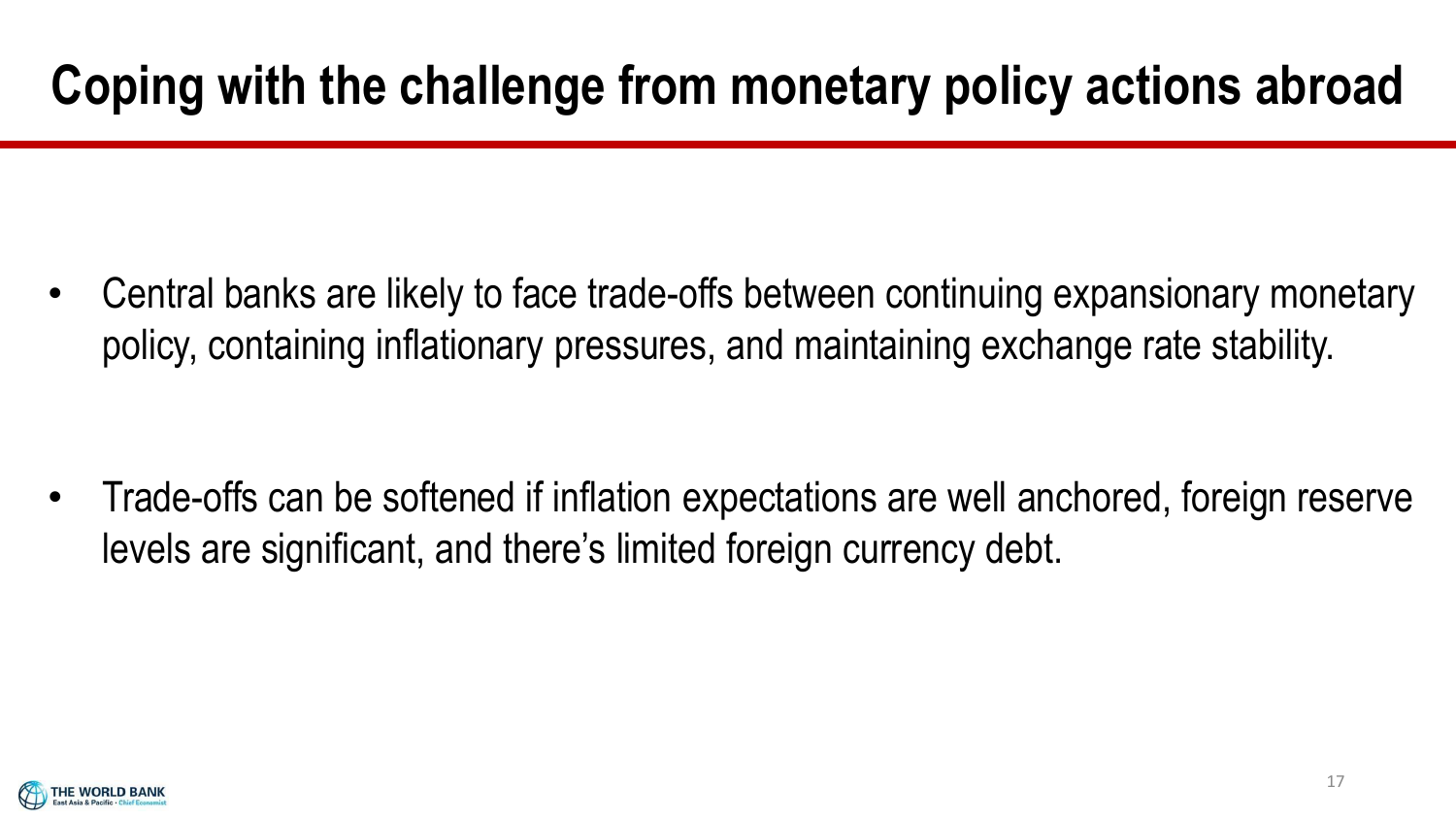### **References**

- Macroeconomic Implications of COVID-19: Can Negative Supply Shocks Cause Demand Shortages? By Veronica Guerrieri, Guido Lorenzoni, Ludwig Straub, and Iván Werning [https://cpb-us-e1.wpmucdn.com/sites.northwestern.edu/dist/6/1682/files/2021/09/GLSW\\_2021.pdf](https://cpb-us-e1.wpmucdn.com/sites.northwestern.edu/dist/6/1682/files/2021/09/GLSW_2021.pdf)
- The Aftermath of Debt Surges. By Ayhan Kose, Franziska L. Ohnsorge, Carmen M. Reinhart, and Kenneth S. Rogoff [https://www.nber.org/system/files/working\\_papers/w29266/w29266.pdf](https://www.nber.org/system/files/working_papers/w29266/w29266.pdf)
- U.S. Monetary Policy Spillovers to Emerging Markets: Both Shocks and Vulnerabilities Matter. By Shaghil Ahmed, Ozge Akinci, and Albert Queralto <https://www.federalreserve.gov/econres/ifdp/files/ifdp1321.pdf>
- Does the new fiscal consensus in advanced economies travel to emerging markets? By Olivier Blanchard, Josh Felman, and Arvind Subramanian

<https://www.piie.com/publications/policy-briefs/does-new-fiscal-consensus-advanced-economies-travel-emerging-markets>